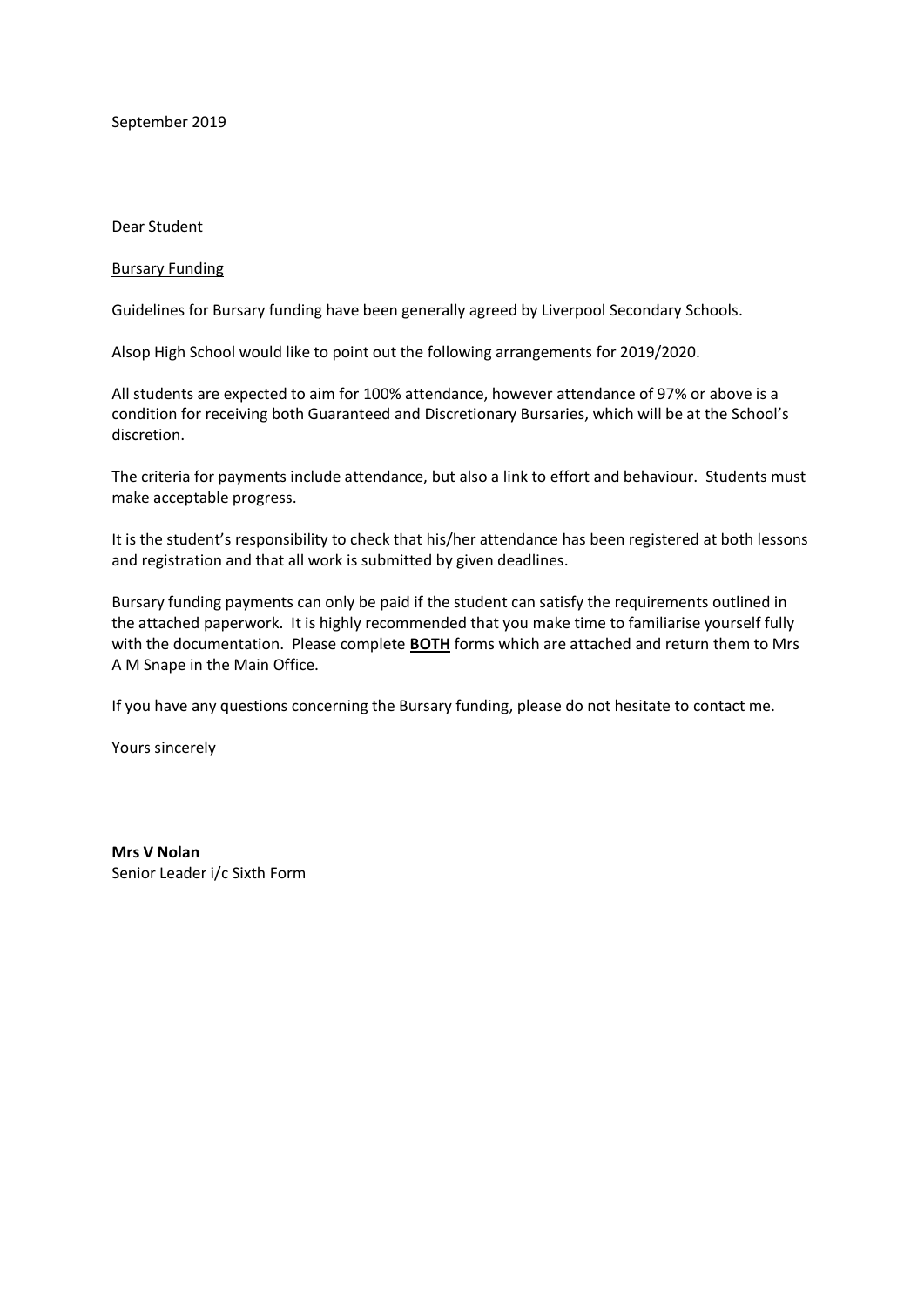# **MEMORANDUM**

To: Sixth Form Students, Parents and Carers

From: Mrs V Nolan, Senior Leader i/c Sixth Form

#### Post-16 Bursaries

As you will be aware, the Government withdrew the Educational Maintenance Allowance (EMA) a couple of years ago, and replaced it with Post-16 Bursaries.

This letter is to outline how the system is implemented at Alsop High School.

There are two types of Bursary:

- Discretionary Bursary
- Guaranteed Bursary

#### **Discretionary Bursaries**

Students who are eligible for Free School Meals will receive a Discretionary Bursary.

If you have not applied for Free School Meals, you are strongly recommended to make an application to the local authority and application forms are available from the One Stop Shops and also on the Liverpool City Council website.

- The criteria are your household's receipt of Universal Credit, (which has now replaced Income Support: Housing Benefit; Income-related Employment and Support Allowance (ESA); Income-based Job Seekers' Allowance (JSA); Support under Part 6. of the Immigration and Asylum Act 1999; Child Tax Credit and Working Tax Credit);
- or a household income of less than £16,105.

If you qualify for Free School Meals, Bursary application forms are then available from the Sixth Form Office.

Discretionary Bursaries of £100 per term **(£50 per half term**) will be made retrospectively every half term and will be conditional on attendance and satisfactory progress (see Bursary Agreement).

Students deemed eligible for a Discretionary Bursary will also be required to sign an agreement confirming understanding of the conditions and **provide documentation as evidence.**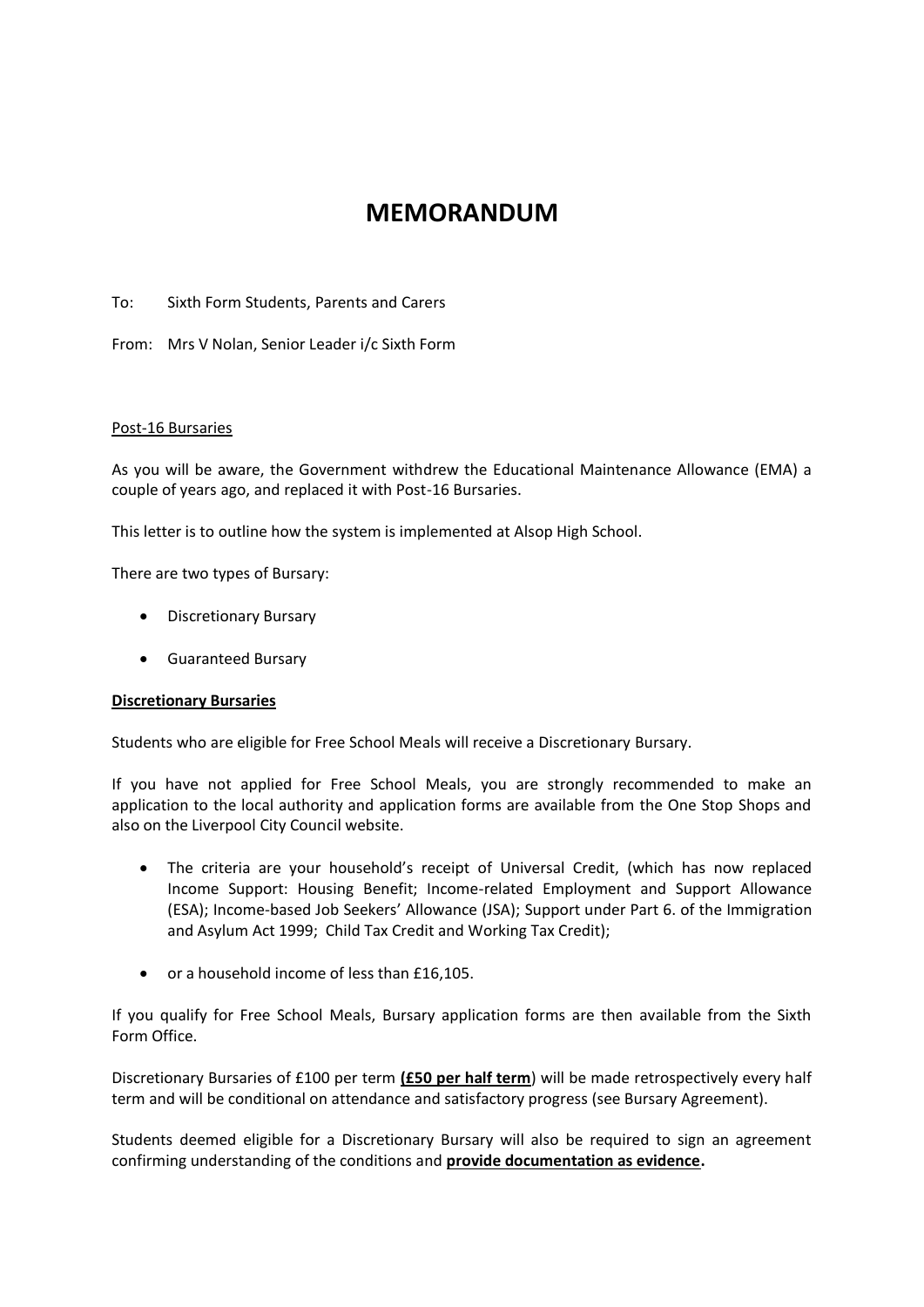## **Guaranteed Bursaries**

Guaranteed Bursaries of £1,200 will be paid to students who fall into one of the following categories:

- Care Leavers
- Looked-After Children
- Students in personal receipt of Income Support
- Students in personal receipt of **both** Employment and Support Allowance (ESA) **and**  Disability Living Allowance (DLA).

Payments of **£120** will be made retrospectively **every 4 weeks** and will be conditional on attendance and satisfactory progress (see Bursary Agreement).

#### **To receive a Guaranteed Bursary the following evidence must be submitted to the School:**

## Care Leavers and Looked-after Children:

A letter from your local authority for students in receipt of the benefits listed above  $-$  a current letter must be provided which can be obtained by ringing **0845 608 8529**

Students deemed eligible for a Guaranteed Bursary will also be required to sign an agreement confirming understanding of the conditions.

Yours sincerely

**Mrs V Nolan** Senior Leader i/c Sixth Form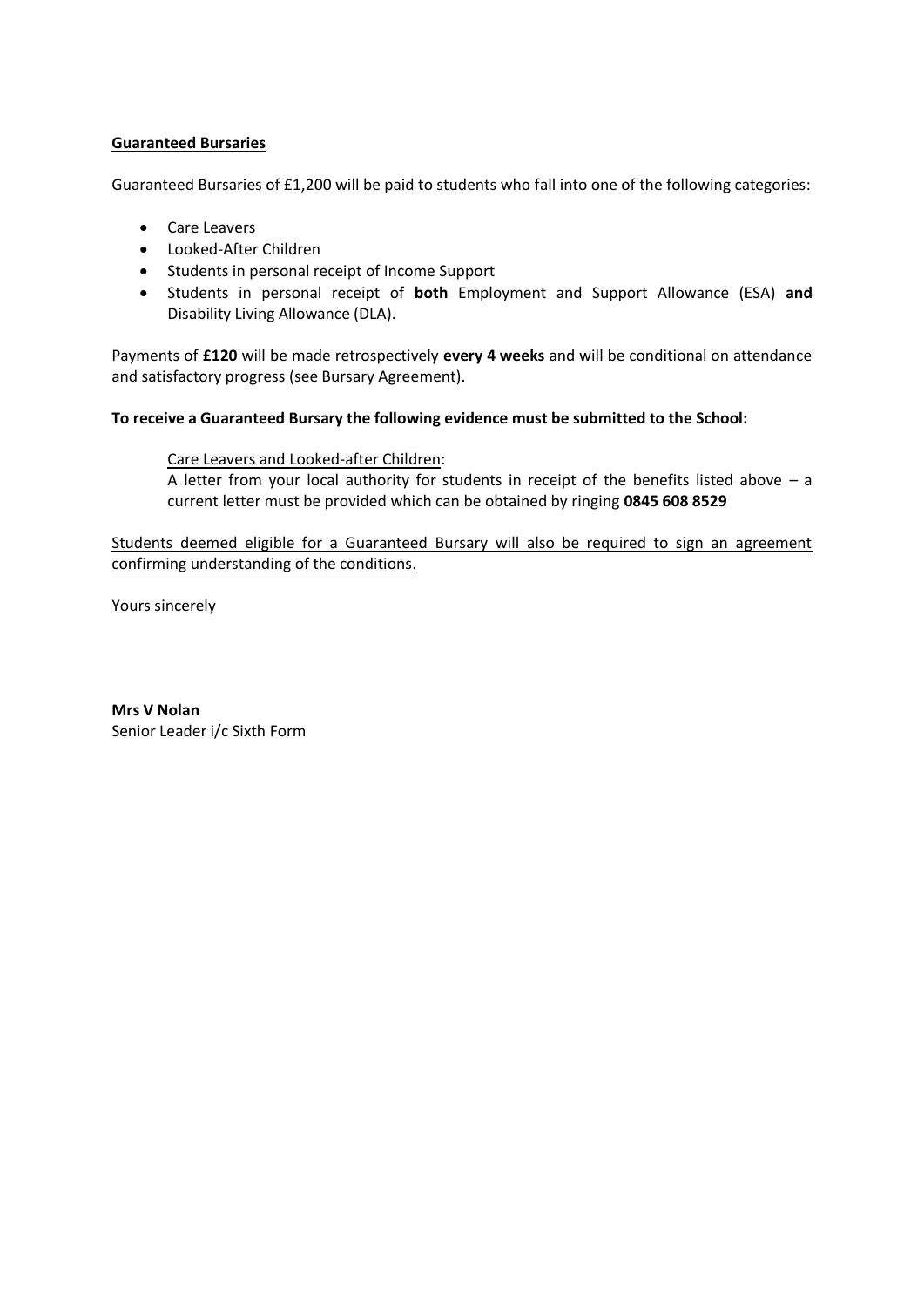

# Sixth Form Bursary Agreement

**Name of Student \_\_\_\_\_\_\_\_\_\_\_\_\_\_\_\_\_\_\_\_\_\_\_\_\_\_\_\_\_\_\_\_\_ Form: \_\_\_\_\_\_\_\_\_\_\_\_\_\_\_\_**

I understand that my Bursary payment is conditional on achieving at least 97% attendance and make acceptable progress including submitting all work by given deadlines.

I understand that if I fail to meet the conditions above, part or all of my Bursary payment may be stopped.

I understand that if my payment is to be reduced or stopped, I will be notified of the reason and that I have the right to appeal if I am able to provide appropriate evidence.

| Signature of Student:      | Date: |
|----------------------------|-------|
|                            |       |
| <b>Signature of Tutor:</b> | Date: |